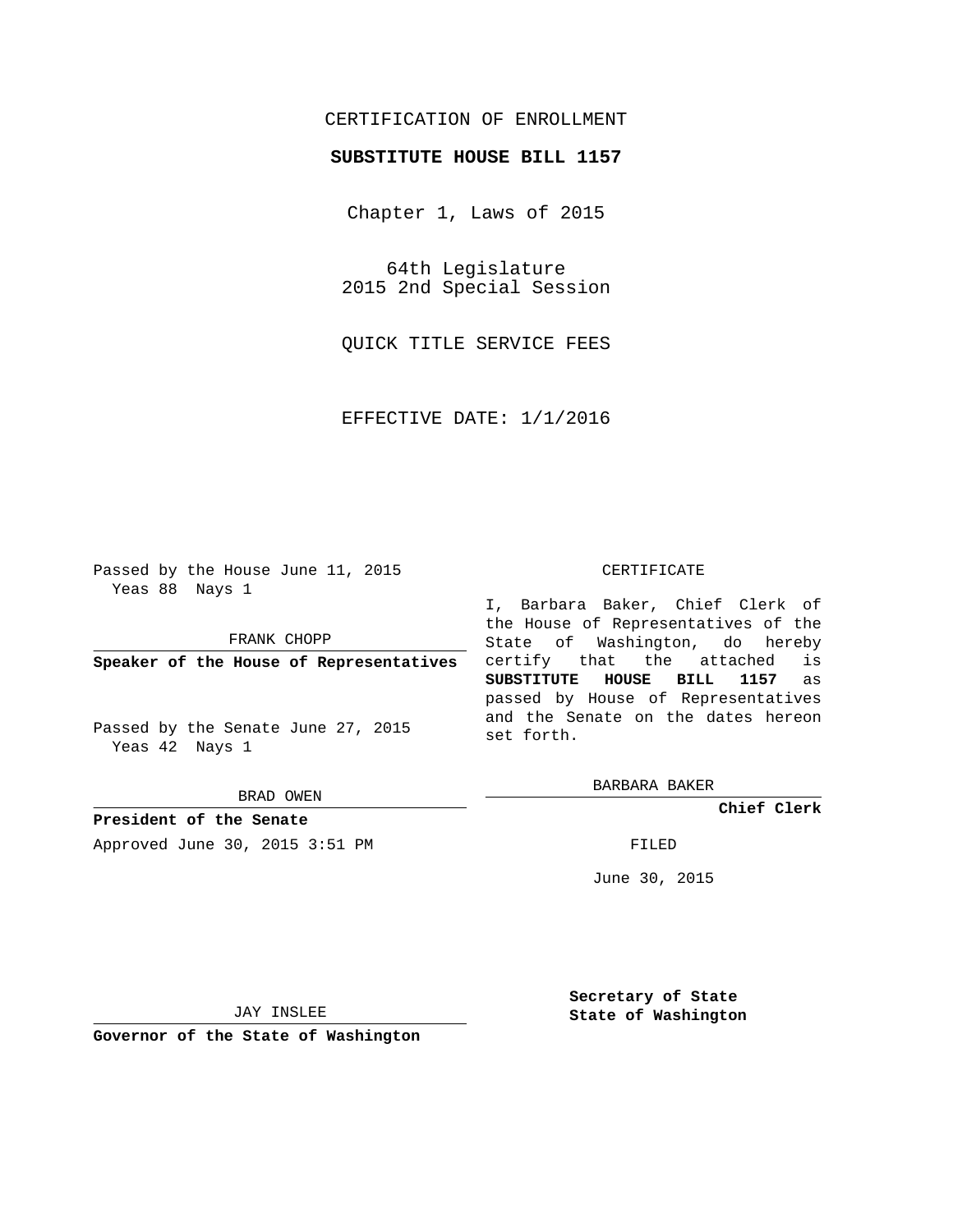## **SUBSTITUTE HOUSE BILL 1157**

Passed Legislature - 2015 2nd Special Session

**State of Washington 64th Legislature 2015 Regular Session**

**By** House Transportation (originally sponsored by Representatives Pike, Wylie, Wilson, and Moeller)

READ FIRST TIME 01/29/15.

1 AN ACT Relating to the apportionment of quick title service fees 2 collected by appointed subagents; amending RCW 46.68.025 and 3 88.02.640; and providing an effective date.

4 BE IT ENACTED BY THE LEGISLATURE OF THE STATE OF WASHINGTON:

5 **Sec. 1.** RCW 46.68.025 and 2011 c 326 s 3 are each amended to read as follows:6

7 (1) The quick title service fee imposed under RCW 46.17.160 must 8 be distributed as follows:

9 (a) If the fee is paid to the director, the fee must be deposited 10 to the motor vehicle fund established under RCW 46.68.070.

 (b) If the fee is paid to the participating county auditor or 12 other agent ((<del>or subagent</del>)) appointed by the director, twenty-five dollars must be deposited to the motor vehicle fund established under RCW 46.68.070. The remainder must be retained by the county treasurer in the same manner as other fees collected by the county auditor.

16 (c) If the fee is paid to a subagent appointed by the director, 17 twenty-five dollars must be deposited to the motor vehicle fund 18 established under RCW 46.68.070. The remaining twenty-five dollars 19 must be distributed as follows: Twelve dollars and fifty cents must 20 be retained by the county treasurer in the same manner as other fees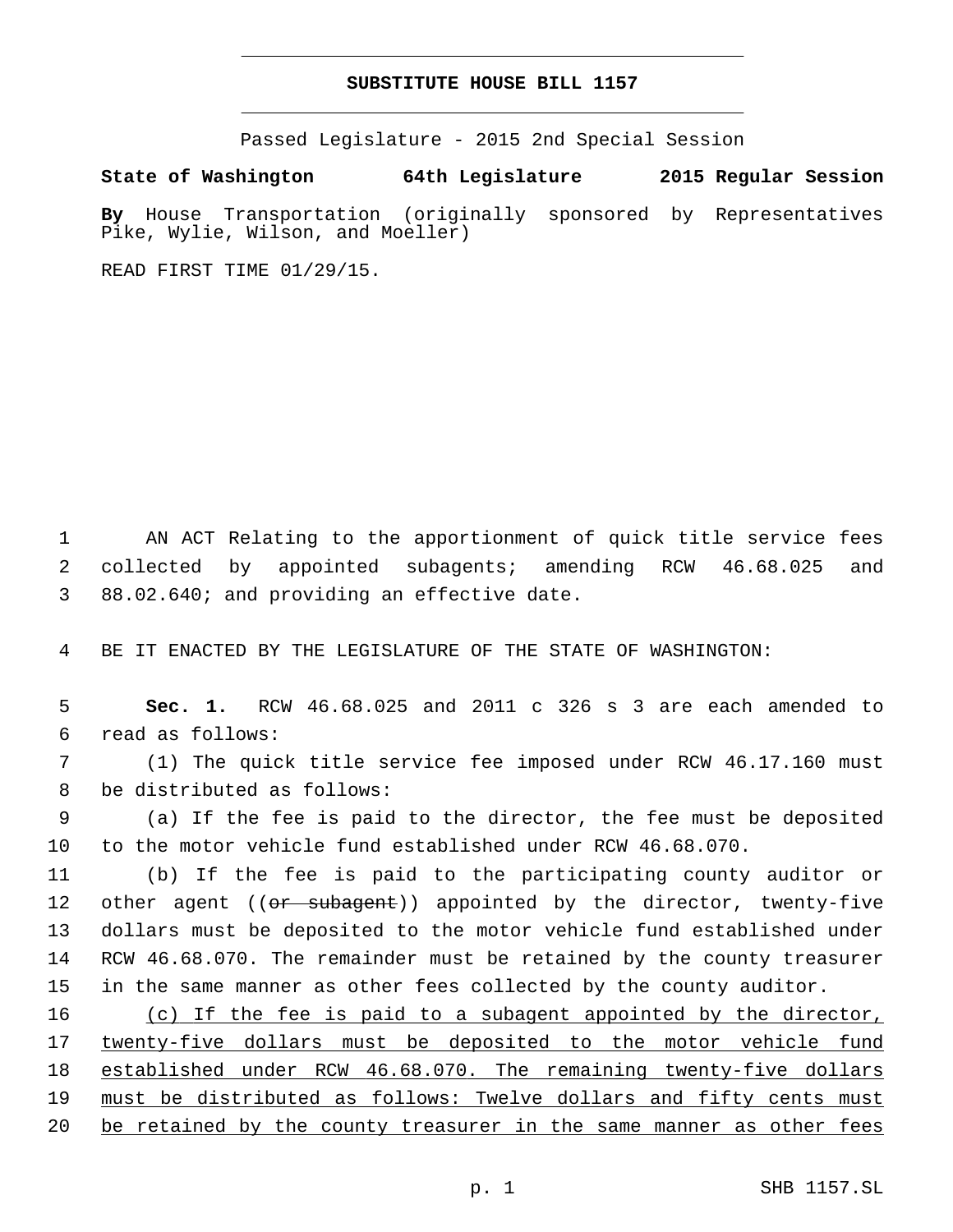1 collected by the county auditor and twelve dollars and fifty cents 2 must be retained by the subagent.

3 (2) For the purposes of this section, "quick title" has the same meaning as in RCW 46.12.555.4

5 **Sec. 2.** RCW 88.02.640 and 2013 c 291 s 1 are each amended to read as follows:6

7 (1) In addition to any other fees and taxes required by law, the 8 department, county auditor or other agent, or subagent appointed by 9 the director shall charge the following vessel fees and surcharge:

| 10       | <b>FEE</b>                                  | <b>AMOUNT</b>                     | <b>AUTHORITY</b>                  | <b>DISTRIBUTION</b>               |
|----------|---------------------------------------------|-----------------------------------|-----------------------------------|-----------------------------------|
| 11       | (a) Dealer temporary permit                 | \$5.00                            | RCW 88.02.800(2)                  | General fund                      |
| 12<br>13 | (b) Derelict vessel and<br>invasive species | Subsection (3) of this<br>section | Subsection (3) of this<br>section | Subsection (3) of this<br>section |
| 14       | removal                                     |                                   |                                   |                                   |
| 15<br>16 | (c) Derelict vessel removal<br>surcharge    | \$1.00                            | Subsection (4) of this<br>section | Subsection (4) of this<br>section |
| 17<br>18 | (d) Duplicate certificate of<br>title       | \$1.25                            | RCW $88.02.530(1)(c)$             | General fund                      |
| 19       | (e) Duplicate registration                  | \$1.25                            | RCW 88.02.590(1)(c)               | General fund                      |
| 20       | (f) Filing                                  | RCW 46.17.005                     | RCW 88.02.560(2)                  | RCW 46.68.400                     |
| 21       | (g) License plate technology                | RCW 46.17.015                     | RCW 88.02.560(2)                  | RCW 46.68.370                     |
| 22       | (h) License service                         | RCW 46.17.025                     | RCW 88.02.560(2)                  | RCW 46.68.220                     |
| 23<br>24 | (i) Nonresident vessel<br>permit            | \$25.00                           | RCW 88.02.620(3)                  | Subsection (5) of this<br>section |
| 25<br>26 | (j) Quick title service                     | \$50.00                           | RCW 88.02.540(3)                  | Subsection (7) of this<br>section |
| 27       | (k) Registration                            | \$10.50                           | RCW 88.02.560(2)                  | RCW 88.02.650                     |
| 28       | (l) Replacement decal                       | \$1.25                            | RCW $88.02.595(1)(c)$             | General fund                      |
| 29       | (m) Title application                       | \$5.00                            | RCW 88.02.515                     | General fund                      |
| 30       | (n) Transfer                                | \$1.00                            | RCW 88.02.560(7)                  | General fund                      |
| 31<br>32 | (o) Vessel visitor permit                   | \$30.00                           | RCW 88.02.610(3)                  | Subsection (6) of this<br>section |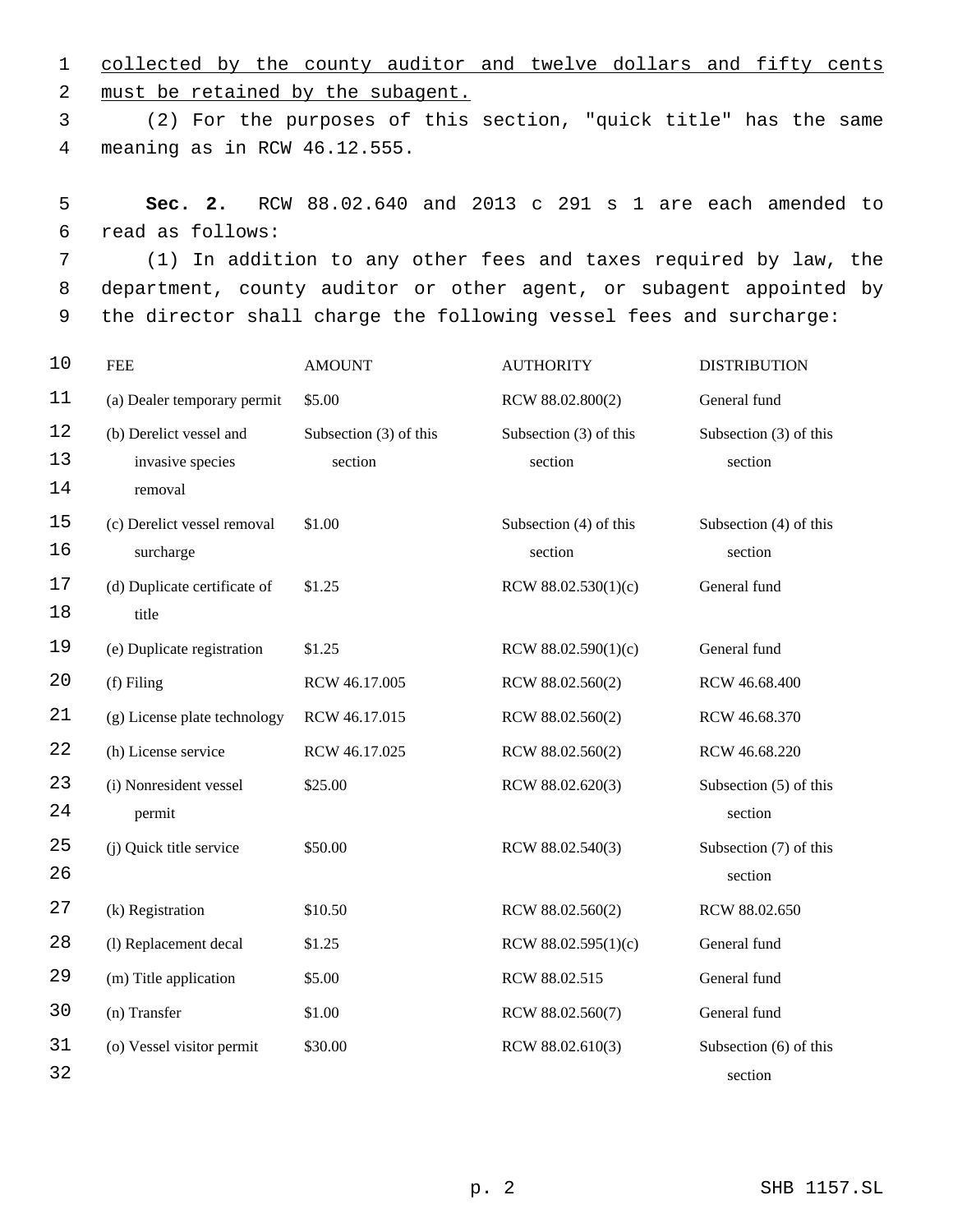(2) The five dollar dealer temporary permit fee required in subsection (1) of this section must be credited to the payment of registration fees at the time application for registration is made.

 (3) The derelict vessel and invasive species removal fee required in subsection (1) of this section is five dollars and must be 6 distributed as follows:

 (a) One dollar and fifty cents must be deposited in the aquatic invasive species prevention account created in RCW 77.12.879;

 (b) One dollar must be deposited into the aquatic algae control 10 account created in RCW 43.21A.667;

 (c) Fifty cents must be deposited into the aquatic invasive species enforcement account created in RCW 43.43.400; and

 (d) Two dollars must be deposited in the derelict vessel removal 14 account created in RCW 79.100.100.

 (4) In addition to other fees required in this section, an annual derelict vessel removal surcharge of one dollar must be charged with each vessel registration. The surcharge is to address the significant backlog of derelict vessels accumulated in Washington waters that pose a threat to the health and safety of the people and to the environment and must be deposited into the derelict vessel removal 21 account created in RCW 79.100.100.

 (5) The twenty-five dollar nonresident vessel permit fee must be paid by the vessel owner to the department for the cost of providing the identification document by the department. Any moneys remaining from the fee after the payment of costs must be allocated to counties by the state treasurer for approved boating safety programs under RCW 88.02.650.27

 (6) The thirty dollar vessel visitor permit fee must be 29 distributed as follows:

 (a) Five dollars must be deposited in the derelict vessel removal 31 account created in RCW 79.100.100;

 (b) The department may keep an amount to cover costs for 33 providing the vessel visitor permit;

 (c) Any moneys remaining must be allocated to counties by the state treasurer for approved boating safety programs under RCW 36 88.02.650; and

 (d) Any fees required for licensing agents under RCW 46.17.005 are in addition to any other fee or tax due for the titling and 39 registration of vessels.